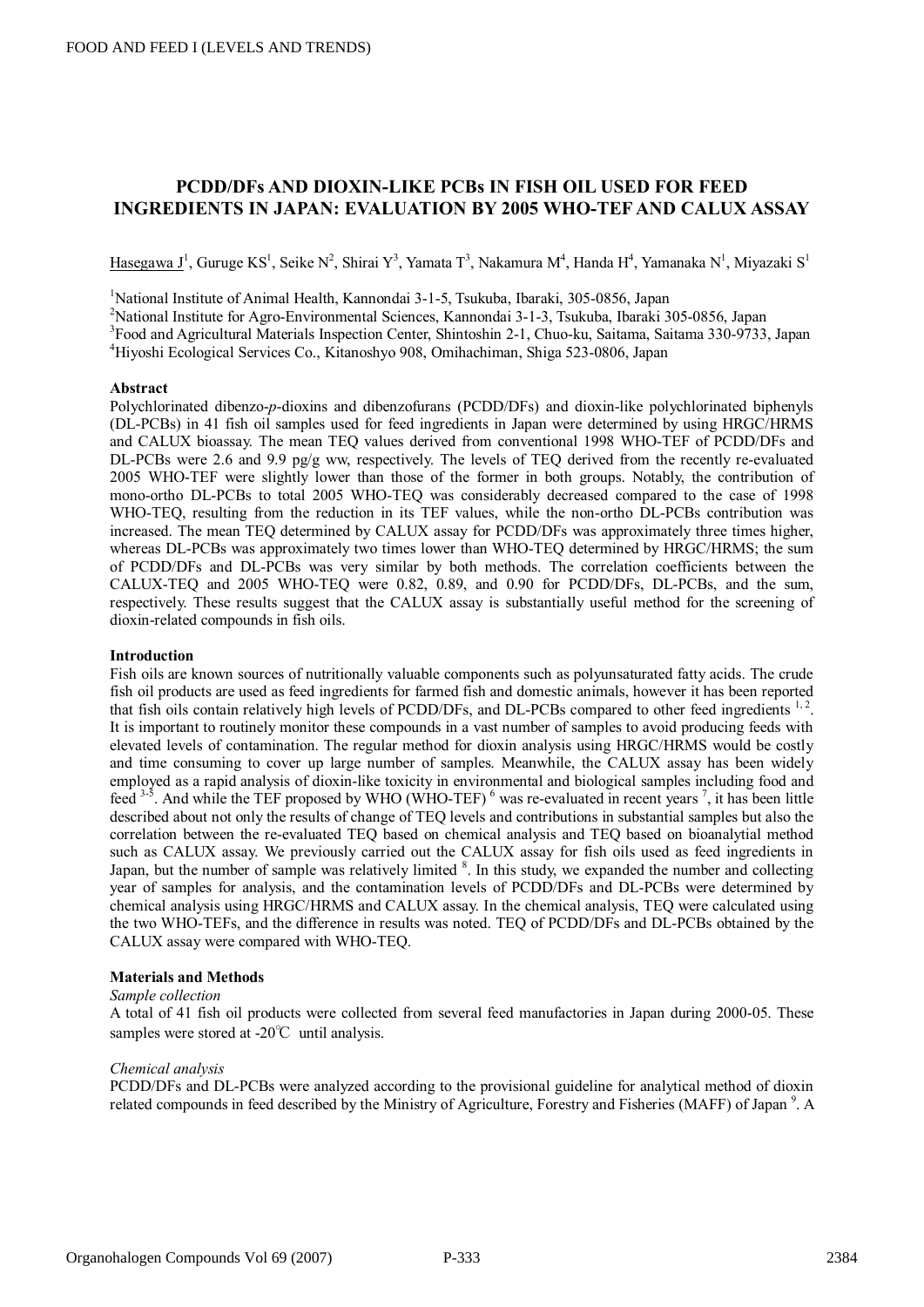10 g of fish oil sample was spiked with <sup>13</sup>C-labeled 2,3,7,8-substituted PCDD/DFs and DL-PCBs as internal standards, and subjected to KOH/EtOH digestion at room temperature for two hours. Then the alkaline solution was diluted with distilled water, and extracted with hexane three times. The extract was cleaned up by the multi-layer silica gel column, followed by separated to mono-ortho DL-PCBs fraction and non-ortho DL-PCBs and PCDD/DFs fraction using the activated carbon column. The fractionated extracts were concentrated and spiked some congeners of <sup>13</sup>C-labeled PCDD/DFs and PCBs as recovery standards. Determination of PCDD/DFs and DL-PCBs were performed by HRGC/HRMS. The average recovery of PCDD/DFs and DL-PCBs were in the range of 50-120%. The limit of quantification (LOQ) of PCDD/DFs, non-ortho DL-PCBs and mono-ortho DL-PCBs were 0.05-0.2 pg/g, 0.1 pg/g and 0.5 pg/g wet weight (ww) basis, respectively. TEQ were calculated using the both conventional 1998 and re-evaluated 2005 WHO-TEFs (Table 1). In case where the congeners were below those of LOQ, TEQ were calculated as lower bound values, which are equal to zero.

# *CALUX assay*

The assay was carried out as previously described <sup>8</sup>. A 1.0-1.3 g of fish oil sample dissolved in hexane was mixed with about 17 g of 44% (w/w) sulfuric acid-silica gel and shaken followed by left stand for 30 minute. The mixture was passed through the sulfuric acid-silica gel column and eluted with hexane. The eluent was loaded on XCARB carbon (Xenobiotic Detection Systems Inc.) column. The column was washed with hexane to remove remaining interfering matrix and the bulk of 2-4 ortho substituted PCBs. Then DL-PCBs fraction was eluted with 15 ml of hexane/toluene/ethyl acetate (8:1:1), followed by PCDD/DFs fraction was eluted with 20 ml of toluene. The fractionated extracts were evaporated and resuspended in hexane. Aliquots of the hexane solution were reconstituted with 4 μl of DMSO. Immediately prior to dosing cells, the sample extracts and 2,3,7,8-TCDD standard solutions (4 μl of DMSO) was diluted in 400 μl of culture medium. H1L6.1 mouse hepatoma cells were cultured in 96-well microplate at  $7.5 \times 10^5$  cell/well. After 24 hours incubation, cells were exposed in duplicate to the purified sample extracts and the 9 serial dilutions of 2,3,7,8-TCDD standard as well as DMSO alone on each plate. Following 20-24 hours of incubation, the luciferase activity was measured using luminometer. Results were expressed in relative light unit (RLU) and the average RLU value of DMSO alone was subtracted from all RLU values. CALUX-TEQ was calculated according to standard curves. Calculated LOQ of CALUX-TEQ in the sample extracts depended on sample volume and dilution factor was 1.44-1.97 pg/g ww for PCDD/DFs and 0.868-1.00 pg/g ww for DL-PCBs. Relative potency (REP) values  $10$  for individual congeners of PCDD/DFs and DL-PCBs were shown in Table 1.

Table 1. WHO-TEFs and CALUX-REP values.

| WHO-TEF<br>WHO-TEF<br>CALUX-<br>congener<br>$2005^{\mathrm{b}}$<br>1998 <sup>a</sup><br>REP <sup>c</sup><br>PCDD/DFs<br>2,3,7,8-TeCDD<br>1<br>1<br>1<br>1<br>1<br>1,2,3,7,8-PeCDD<br>0.73<br>1,2,3,4,7,8-HxCDD<br>0.1<br>0.1<br>0.075<br>1,2,3,6,7,8-HxCDD<br>0.1<br>0.1<br>0.098<br>1,2,3,7,8,9-HxCDD<br>0.1<br>0.1<br>0.061<br>1,2,3,4,6,7,8-HpCDD<br>0.01<br>0.01<br>0.031<br><b>OCDD</b><br>0.0001<br>0.0003<br>0.00034<br>2,3,7,8-TeCDF<br>0.1<br>0.1<br>0.067<br>1,2,3,7,8-PeCDF<br>0.05<br>0.03<br>0.14<br>2,3,4,7,8-PeCDF<br>0.3<br>0.5<br>0.58<br>1,2,3,4,7,8-HxCDF<br>0.1<br>0.1<br>0.13<br>1,2,3,6,7,8-HxCDF<br>0.1<br>0.1<br>0.14<br>1,2,3,7,8,9-HxCDF<br>0.1<br>0.1<br>0.11<br>2,3,4,6,7,8-HxCDF<br>0.31<br>0.1<br>0.1<br>1,2,3,4,6,7,8-HpCDF<br>0.01<br>0.01<br>0.024<br>1,2,3,4,7,8,9-HpCDF<br>0.01<br>0.044<br>0.01<br>0.0001<br>0.0003<br>0.0016<br><b>OCDF</b><br>DL-PCBs<br>Non-ortho PCBs<br><b>PCB 77</b><br>0.0001<br>0.0001<br>0.0014<br>0.0001<br>0.0003<br><b>PCB 81</b><br>0.0045<br><b>PCB 126</b><br>0.1<br>0.1<br>0.038<br><b>PCB 169</b><br>0.0011<br>0.01<br>0.03<br>Mono-ortho PCBs<br><b>PCB 105</b><br>0.0001<br>0.00003<br>0.000001<br>0.00014<br><b>PCB 114</b><br>0.0005<br>0.00003<br>0.000001<br><b>PCB 118</b><br>0.0001<br>0.00003<br><b>PCB 123</b><br>0.0001<br>0.00003<br>0.0000003<br><b>PCB 156</b><br>0.00003<br>0.00014<br>0.0005<br><b>PCB 157</b><br>0.0005<br>0.00003<br>0.000003<br>0.00003<br>0.0000003<br><b>PCB 167</b><br>0.00001<br><b>PCB 189</b><br>0.0001<br>0.00003<br>0.0000002 |  |  |  |
|-----------------------------------------------------------------------------------------------------------------------------------------------------------------------------------------------------------------------------------------------------------------------------------------------------------------------------------------------------------------------------------------------------------------------------------------------------------------------------------------------------------------------------------------------------------------------------------------------------------------------------------------------------------------------------------------------------------------------------------------------------------------------------------------------------------------------------------------------------------------------------------------------------------------------------------------------------------------------------------------------------------------------------------------------------------------------------------------------------------------------------------------------------------------------------------------------------------------------------------------------------------------------------------------------------------------------------------------------------------------------------------------------------------------------------------------------------------------------------------------------------------------------------------------------|--|--|--|
|                                                                                                                                                                                                                                                                                                                                                                                                                                                                                                                                                                                                                                                                                                                                                                                                                                                                                                                                                                                                                                                                                                                                                                                                                                                                                                                                                                                                                                                                                                                                               |  |  |  |
|                                                                                                                                                                                                                                                                                                                                                                                                                                                                                                                                                                                                                                                                                                                                                                                                                                                                                                                                                                                                                                                                                                                                                                                                                                                                                                                                                                                                                                                                                                                                               |  |  |  |
|                                                                                                                                                                                                                                                                                                                                                                                                                                                                                                                                                                                                                                                                                                                                                                                                                                                                                                                                                                                                                                                                                                                                                                                                                                                                                                                                                                                                                                                                                                                                               |  |  |  |
|                                                                                                                                                                                                                                                                                                                                                                                                                                                                                                                                                                                                                                                                                                                                                                                                                                                                                                                                                                                                                                                                                                                                                                                                                                                                                                                                                                                                                                                                                                                                               |  |  |  |
|                                                                                                                                                                                                                                                                                                                                                                                                                                                                                                                                                                                                                                                                                                                                                                                                                                                                                                                                                                                                                                                                                                                                                                                                                                                                                                                                                                                                                                                                                                                                               |  |  |  |
|                                                                                                                                                                                                                                                                                                                                                                                                                                                                                                                                                                                                                                                                                                                                                                                                                                                                                                                                                                                                                                                                                                                                                                                                                                                                                                                                                                                                                                                                                                                                               |  |  |  |
|                                                                                                                                                                                                                                                                                                                                                                                                                                                                                                                                                                                                                                                                                                                                                                                                                                                                                                                                                                                                                                                                                                                                                                                                                                                                                                                                                                                                                                                                                                                                               |  |  |  |
|                                                                                                                                                                                                                                                                                                                                                                                                                                                                                                                                                                                                                                                                                                                                                                                                                                                                                                                                                                                                                                                                                                                                                                                                                                                                                                                                                                                                                                                                                                                                               |  |  |  |
|                                                                                                                                                                                                                                                                                                                                                                                                                                                                                                                                                                                                                                                                                                                                                                                                                                                                                                                                                                                                                                                                                                                                                                                                                                                                                                                                                                                                                                                                                                                                               |  |  |  |
|                                                                                                                                                                                                                                                                                                                                                                                                                                                                                                                                                                                                                                                                                                                                                                                                                                                                                                                                                                                                                                                                                                                                                                                                                                                                                                                                                                                                                                                                                                                                               |  |  |  |
|                                                                                                                                                                                                                                                                                                                                                                                                                                                                                                                                                                                                                                                                                                                                                                                                                                                                                                                                                                                                                                                                                                                                                                                                                                                                                                                                                                                                                                                                                                                                               |  |  |  |
|                                                                                                                                                                                                                                                                                                                                                                                                                                                                                                                                                                                                                                                                                                                                                                                                                                                                                                                                                                                                                                                                                                                                                                                                                                                                                                                                                                                                                                                                                                                                               |  |  |  |
|                                                                                                                                                                                                                                                                                                                                                                                                                                                                                                                                                                                                                                                                                                                                                                                                                                                                                                                                                                                                                                                                                                                                                                                                                                                                                                                                                                                                                                                                                                                                               |  |  |  |
|                                                                                                                                                                                                                                                                                                                                                                                                                                                                                                                                                                                                                                                                                                                                                                                                                                                                                                                                                                                                                                                                                                                                                                                                                                                                                                                                                                                                                                                                                                                                               |  |  |  |
|                                                                                                                                                                                                                                                                                                                                                                                                                                                                                                                                                                                                                                                                                                                                                                                                                                                                                                                                                                                                                                                                                                                                                                                                                                                                                                                                                                                                                                                                                                                                               |  |  |  |
|                                                                                                                                                                                                                                                                                                                                                                                                                                                                                                                                                                                                                                                                                                                                                                                                                                                                                                                                                                                                                                                                                                                                                                                                                                                                                                                                                                                                                                                                                                                                               |  |  |  |
|                                                                                                                                                                                                                                                                                                                                                                                                                                                                                                                                                                                                                                                                                                                                                                                                                                                                                                                                                                                                                                                                                                                                                                                                                                                                                                                                                                                                                                                                                                                                               |  |  |  |
|                                                                                                                                                                                                                                                                                                                                                                                                                                                                                                                                                                                                                                                                                                                                                                                                                                                                                                                                                                                                                                                                                                                                                                                                                                                                                                                                                                                                                                                                                                                                               |  |  |  |
|                                                                                                                                                                                                                                                                                                                                                                                                                                                                                                                                                                                                                                                                                                                                                                                                                                                                                                                                                                                                                                                                                                                                                                                                                                                                                                                                                                                                                                                                                                                                               |  |  |  |
|                                                                                                                                                                                                                                                                                                                                                                                                                                                                                                                                                                                                                                                                                                                                                                                                                                                                                                                                                                                                                                                                                                                                                                                                                                                                                                                                                                                                                                                                                                                                               |  |  |  |
|                                                                                                                                                                                                                                                                                                                                                                                                                                                                                                                                                                                                                                                                                                                                                                                                                                                                                                                                                                                                                                                                                                                                                                                                                                                                                                                                                                                                                                                                                                                                               |  |  |  |
|                                                                                                                                                                                                                                                                                                                                                                                                                                                                                                                                                                                                                                                                                                                                                                                                                                                                                                                                                                                                                                                                                                                                                                                                                                                                                                                                                                                                                                                                                                                                               |  |  |  |
|                                                                                                                                                                                                                                                                                                                                                                                                                                                                                                                                                                                                                                                                                                                                                                                                                                                                                                                                                                                                                                                                                                                                                                                                                                                                                                                                                                                                                                                                                                                                               |  |  |  |
|                                                                                                                                                                                                                                                                                                                                                                                                                                                                                                                                                                                                                                                                                                                                                                                                                                                                                                                                                                                                                                                                                                                                                                                                                                                                                                                                                                                                                                                                                                                                               |  |  |  |
|                                                                                                                                                                                                                                                                                                                                                                                                                                                                                                                                                                                                                                                                                                                                                                                                                                                                                                                                                                                                                                                                                                                                                                                                                                                                                                                                                                                                                                                                                                                                               |  |  |  |
|                                                                                                                                                                                                                                                                                                                                                                                                                                                                                                                                                                                                                                                                                                                                                                                                                                                                                                                                                                                                                                                                                                                                                                                                                                                                                                                                                                                                                                                                                                                                               |  |  |  |
|                                                                                                                                                                                                                                                                                                                                                                                                                                                                                                                                                                                                                                                                                                                                                                                                                                                                                                                                                                                                                                                                                                                                                                                                                                                                                                                                                                                                                                                                                                                                               |  |  |  |
|                                                                                                                                                                                                                                                                                                                                                                                                                                                                                                                                                                                                                                                                                                                                                                                                                                                                                                                                                                                                                                                                                                                                                                                                                                                                                                                                                                                                                                                                                                                                               |  |  |  |
|                                                                                                                                                                                                                                                                                                                                                                                                                                                                                                                                                                                                                                                                                                                                                                                                                                                                                                                                                                                                                                                                                                                                                                                                                                                                                                                                                                                                                                                                                                                                               |  |  |  |
|                                                                                                                                                                                                                                                                                                                                                                                                                                                                                                                                                                                                                                                                                                                                                                                                                                                                                                                                                                                                                                                                                                                                                                                                                                                                                                                                                                                                                                                                                                                                               |  |  |  |
|                                                                                                                                                                                                                                                                                                                                                                                                                                                                                                                                                                                                                                                                                                                                                                                                                                                                                                                                                                                                                                                                                                                                                                                                                                                                                                                                                                                                                                                                                                                                               |  |  |  |
|                                                                                                                                                                                                                                                                                                                                                                                                                                                                                                                                                                                                                                                                                                                                                                                                                                                                                                                                                                                                                                                                                                                                                                                                                                                                                                                                                                                                                                                                                                                                               |  |  |  |
|                                                                                                                                                                                                                                                                                                                                                                                                                                                                                                                                                                                                                                                                                                                                                                                                                                                                                                                                                                                                                                                                                                                                                                                                                                                                                                                                                                                                                                                                                                                                               |  |  |  |
|                                                                                                                                                                                                                                                                                                                                                                                                                                                                                                                                                                                                                                                                                                                                                                                                                                                                                                                                                                                                                                                                                                                                                                                                                                                                                                                                                                                                                                                                                                                                               |  |  |  |
|                                                                                                                                                                                                                                                                                                                                                                                                                                                                                                                                                                                                                                                                                                                                                                                                                                                                                                                                                                                                                                                                                                                                                                                                                                                                                                                                                                                                                                                                                                                                               |  |  |  |

 $a,b$  WHO-TEF were cited from Van den Berg et al. (1998–2006)

<sup>c</sup> CALUX-REP were cited from Brown et al. (2001) and provided by XDS Inc.

#### **Results and Discussion**

*Evaluation by two WHO-TEFs derived from chemical analysis* 

Mean TEQ calculated by 1998 WHO-TEF were 2.6, 9.9, and 12.5 pg/g wet weight (ww) for PCDD/DFs, DL-PCBs, and the sum, respectively. The mean and range of contribution of DL-PCBs to total TEQ was 79 (63-91) %. It has been reported that the changes in 2005-TEF have a limited impact on the total TEQ of some biological samples with overall decrease in TEQ ranging between 10 and 25%<sup>7</sup>. TEQ calculated by re-evaluated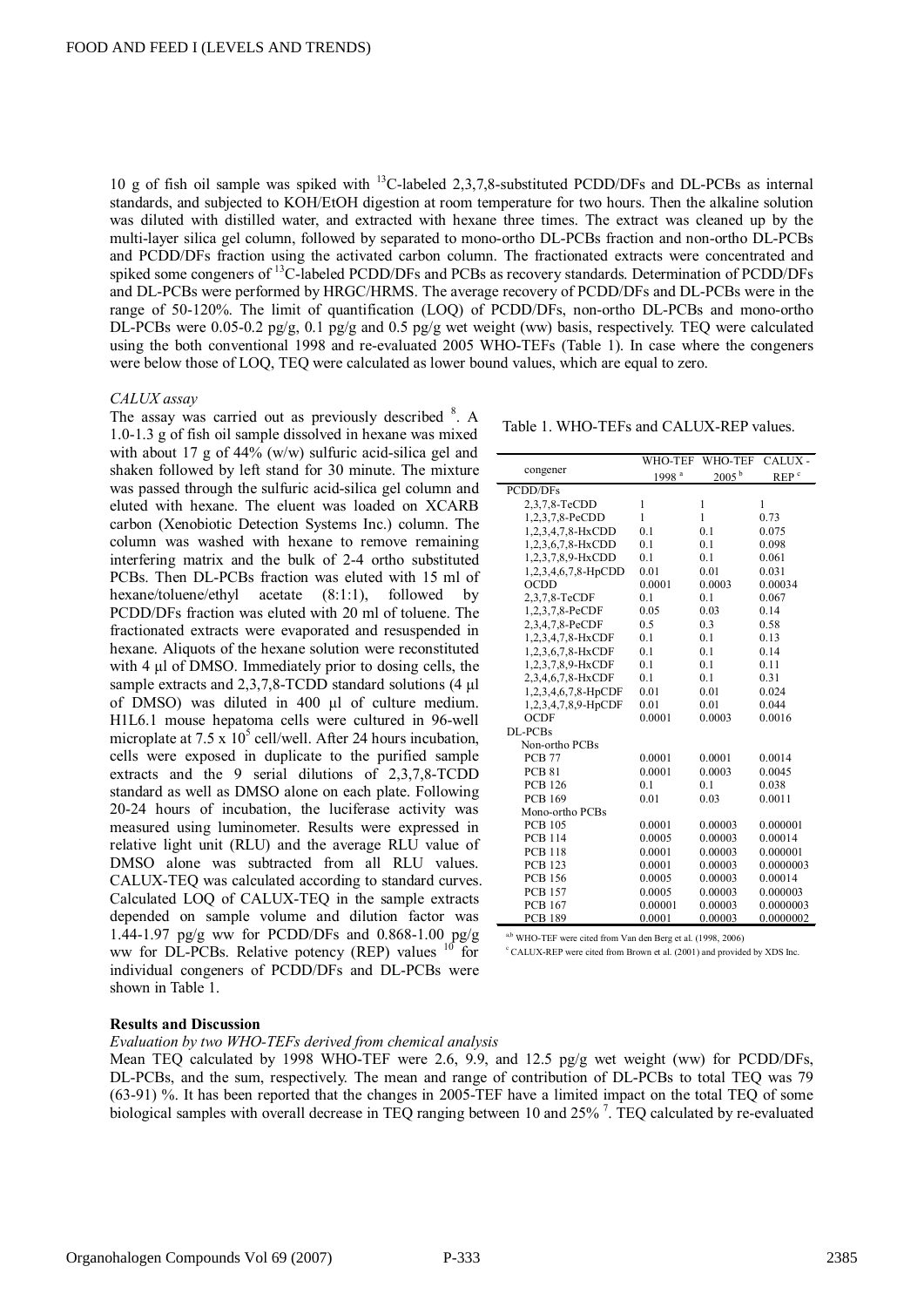2005 WHO-TEF in fish oils were somewhat less than the results from conventional 1998-TEF. The mean and range of the ratio of 2005 to 1998-TEQ in fish oil samples analyzed in this study were 0.83 (0.71-0.98) for PCDD/DFs, 0.89 (0.81-1.06) for DL-PCBs, and 0.89 (0.80-1.00) for the sum.

The contribution of PCDFs to total 2005-TEQ was marginally decreased, and those of mono-ortho DL-PCBs were considerably decreased from 15 to 4% (1.9 to 0.4  $pg/g$  ww in actual TEO) compared to 1998-TEO. These results are the outcome of the reduction in TEF values for 2,3,4,7,8-PeCDF and all the mono-ortho DL-PCB congeners except for PCB 167 in 2005-TEF. In contrast, the non-ortho DL-PCBs contribution was increased from 64 to 76% (8.0 to 8.4 pg/g ww in actual TEQ). These results suggest that non-ortho DL-PCBs are substantially important target with regard to evaluating the risk of dioxin-like compounds in fish-originated feed and food samples. Among all congeners, the highest contributor to total TEQ derived from both TEFs was PCB 126 in all samples, and the proportion was 63 (52-79) % for 1998-TEQ and 71 (59-80) % for 2005-TEQ. Although TEQ levels were measurably decreased in most biological samples as a result of changing TEF, the presence of other polyhalogenated aromatic compounds with possible AhR-activity should be taken into account.

### *Evaluation by CALUX assay and comparison with WHO-TEQ*

Figure 1 shows the result of comparing CALUX-TEQ obtained from a PCDD/DFs fraction and DL-PCBs fraction with both 1998 and 2005 WHO-TEQ measured by chemical analysis. The mean CALUX-TEQ for PCDD/DFs was approximately three times higher, while DL-PCBs was approximately two times lower than those of WHO-TEQ. Such a tendency has been observed in other investigations that have analyzed fish-originated samples <sup>11-14</sup>. Meanwhile, CALUX-TEQ obtained from the sum of PCDD/DFs and DL-PCBs was very close to WHO-TEQ because the overestimation for PCDD/DFs was compensated by the underestimation for DL-PCBs in the CALUX assay.

To examine the factors affecting the discrepancy found in TEQ measured by bioassay and chemical analysis, REP-TEQ (theoretical CALUX-TEQ) were calculated by multiplying the concentration of each congener determined by HRGC/HRMS by its CALUX-REP value instead of WHO-TEF, and compared to WHO-TEQ and CALUX-TEQ (Fig. 1). REP-TEQ of PCDD/DFs was found to be extremely close to WHO-TEQ; it is therefore speculated that the presence of other AhR agonists, not but the difference between WHO-TEF and CALUX-REP is responsible for the discrepancy. On the other hand, REP-TEQ of DL-PCBs was lower than WHO-TEQ and similar to CALUX-TEQ, thus the discrepancy in the two methods was probably due to the difference between WHO-TEF and CALUX-REP. The REP value of PCB 126, which accounted for 79 (70-89) % of total 1998 WHO-TEQ in all samples, is 2.6 times less than WHO-TEF, resulting in approximately two times lower CALUX-TEQ of DL-PCBs than WHO-TEQ.



Fig. 1. Comparison of mean TEQ levels in 41 fish oil samples obtained by HRGC/HRMS analysis and CALUX assay. WHO-TEQ and REP-TEQ were calculated using 1998 and 2005 WHO-TEF, and CALUX-REP instead of WHO-TEF, respectively. Error bars are standard deviations.